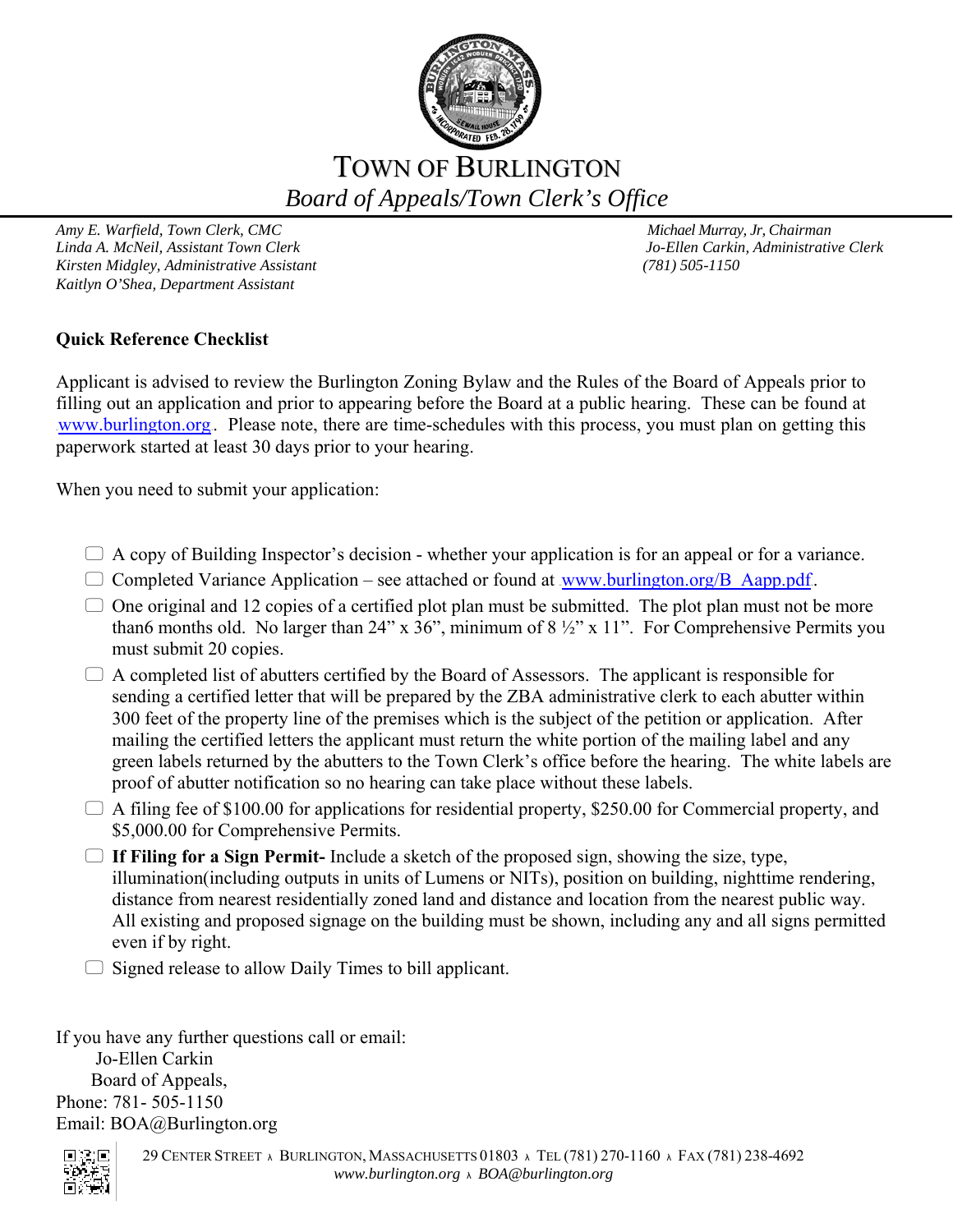

John Alberghini, Chairman Jo-Ellen Carkin, Administrative Clerk,(781) 505-1150

To : Daily Times Chronicle 1 Arrow Dr. Woburn Ma.01801-2090

I hereby authorize Daily Times Chronicle to bill me directly for the legal notice published twice in the Burlington for a public hearing with the Burlington Zoning Board of Appeals regarding property at:

 $\sim$  , the contract of the contract of the contract of the contract of the contract of the contract of the contract of the contract of the contract of the contract of the contract of the contract of the contract of the co

| Signature: Signature: Signature: Signature: Signature: Signature: Signature: Signature: Signature: Signature: Signature: Signature: Signature: Signature: Signature: Signature: Signature: Signature: Signature: Signature: Si       |           |  |
|--------------------------------------------------------------------------------------------------------------------------------------------------------------------------------------------------------------------------------------|-----------|--|
| Please print where to send the bill to:                                                                                                                                                                                              |           |  |
|                                                                                                                                                                                                                                      |           |  |
| Street Address: <u>The Community of the Community of the Community of the Community of the Community of the Community of the Community of the Community of the Community of the Community of the Community of the Community of t</u> |           |  |
|                                                                                                                                                                                                                                      |           |  |
|                                                                                                                                                                                                                                      | Zip Code: |  |
|                                                                                                                                                                                                                                      |           |  |

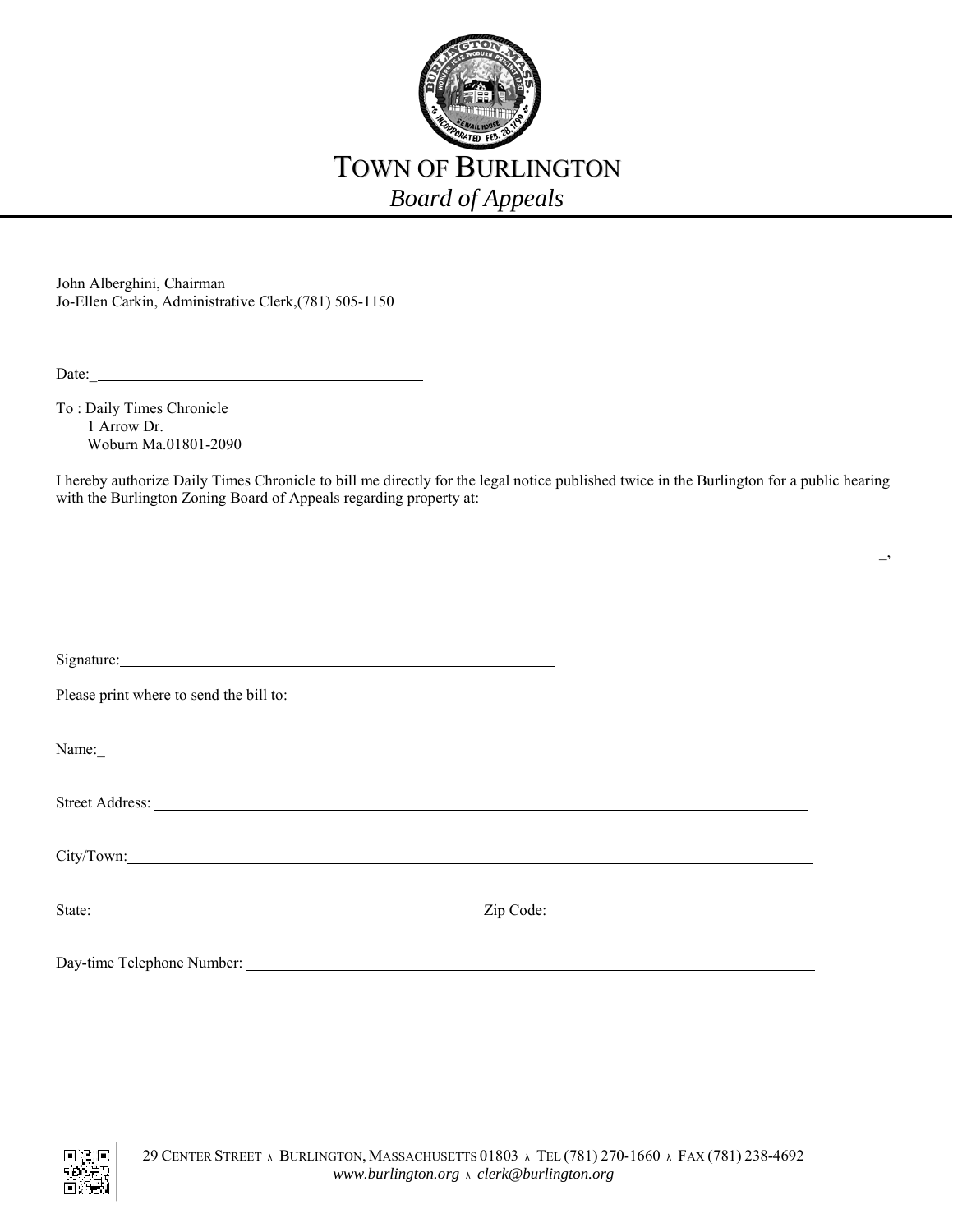## **Town of Burlington Board of Appeals Application for**

**Hearing** (Instructions are contained on

the reverse side)

This application must be completed, signed and submitted with the necessary documents and filing fee by the applicant or his/her representative in accordance with the Board's Rules and Procedures as set forth on the reverse side of this application.

| <b>Location of Property</b>                                                                                                                                                                                                          |                                                                                                                                                                                                                                                       |
|--------------------------------------------------------------------------------------------------------------------------------------------------------------------------------------------------------------------------------------|-------------------------------------------------------------------------------------------------------------------------------------------------------------------------------------------------------------------------------------------------------|
| Applicant                                                                                                                                                                                                                            | <b>Property Owner</b>                                                                                                                                                                                                                                 |
| Name                                                                                                                                                                                                                                 |                                                                                                                                                                                                                                                       |
|                                                                                                                                                                                                                                      |                                                                                                                                                                                                                                                       |
| Telephone Number                                                                                                                                                                                                                     |                                                                                                                                                                                                                                                       |
| Email <u>contract the contract of the contract of the contract of the contract of the contract of the contract of the contract of the contract of the contract of the contract of the contract of the contract of the contract o</u> | Email and the contract of the contract of the contract of the contract of the contract of the contract of the contract of the contract of the contract of the contract of the contract of the contract of the contract of the                         |
|                                                                                                                                                                                                                                      | <b>Characteristics of the Property</b><br>Lot Area _________ Map # _________ Parcel # ________ Zoning District _________ Present Use ________<br>Application is for: _____ An appeal from the Building Inspector _____ A Variance _____ A Sign Permit |
|                                                                                                                                                                                                                                      |                                                                                                                                                                                                                                                       |
|                                                                                                                                                                                                                                      | Nature and justification of request - Please give a detailed description (Use additional pages if necessary)                                                                                                                                          |
|                                                                                                                                                                                                                                      | I hereby request a hearing before the Board of Appeals with reference to the above application.<br>Signature of Applicant (or his/her representative) ______________________________                                                                  |
|                                                                                                                                                                                                                                      | Telephone Number<br><u> 1989 - Johann Barbara, martin amerikan basal dan berasal dalam basal dalam basal dalam basal dalam basal dala</u>                                                                                                             |
|                                                                                                                                                                                                                                      | Owner's permission if other than Applicant                                                                                                                                                                                                            |
|                                                                                                                                                                                                                                      | Application and fee in the amount of \$                                                                                                                                                                                                               |
|                                                                                                                                                                                                                                      | <b>Summary of Board of Appeals Action</b><br>(Date)                                                                                                                                                                                                   |
|                                                                                                                                                                                                                                      | Decision of the Board:                                                                                                                                                                                                                                |
| Received by Hearing                                                                                                                                                                                                                  |                                                                                                                                                                                                                                                       |
|                                                                                                                                                                                                                                      | (Date)                                                                                                                                                                                                                                                |
| required by                                                                                                                                                                                                                          |                                                                                                                                                                                                                                                       |
| (100 days after filing for appeal or variance)<br>Parties in Interest Notified or Public Hearing                                                                                                                                     | (Date)<br>Withdrawn                                                                                                                                                                                                                                   |
| Notice of Decision sent to Parties in Interest                                                                                                                                                                                       | (Date)<br>Decision filed with Town Clerk                                                                                                                                                                                                              |
|                                                                                                                                                                                                                                      | (Date)<br>06/2013                                                                                                                                                                                                                                     |

## **1.0 Application**

1.01 Applicant is advised to review the Burlington Zoning By-Law and the Rules of the Board of appeals prior to filling out an application and prior to appearing before the Board at a public hearing. The application form shall